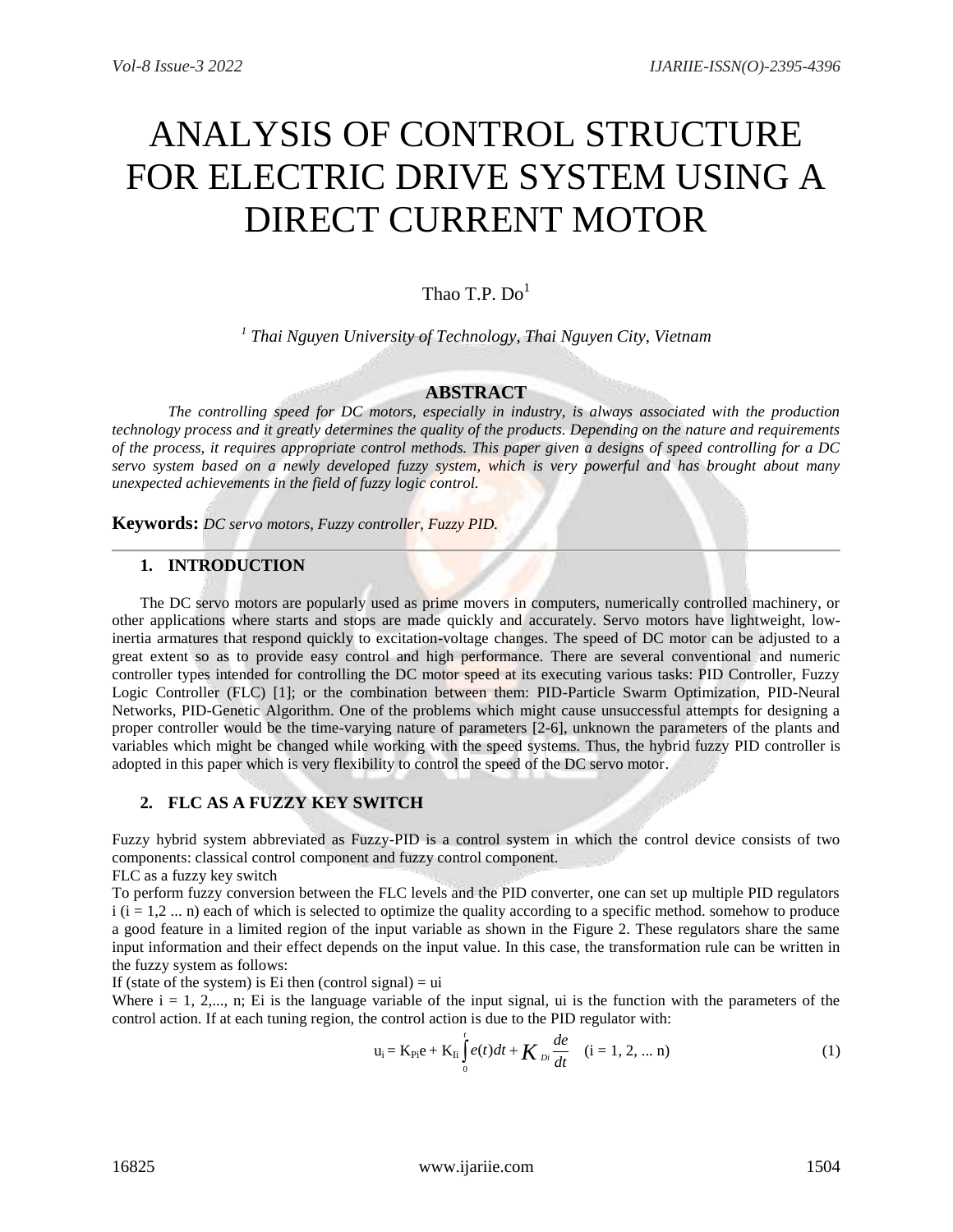Thus, the coefficients of the PIDi regulator depend on the input signals, more generally on the state of the system. If we consider the coefficients  $K_{Pi}$ ,  $K_{Di}$ , and  $K_{Ii}$  as the defuzzification results according to the center-average method from three functional fuzzy systems:



The theory research on hybrid fuzzy control system is mentioned above. A proposal of a hybrid fuzzy control structure for the problem of motor speed stability, based on the distribution of the working area between the fuzzy controller and the classic PID controller through the switching as shown in the Figure 2.



**Figure 2.** The Hybrid fuzzy controller structure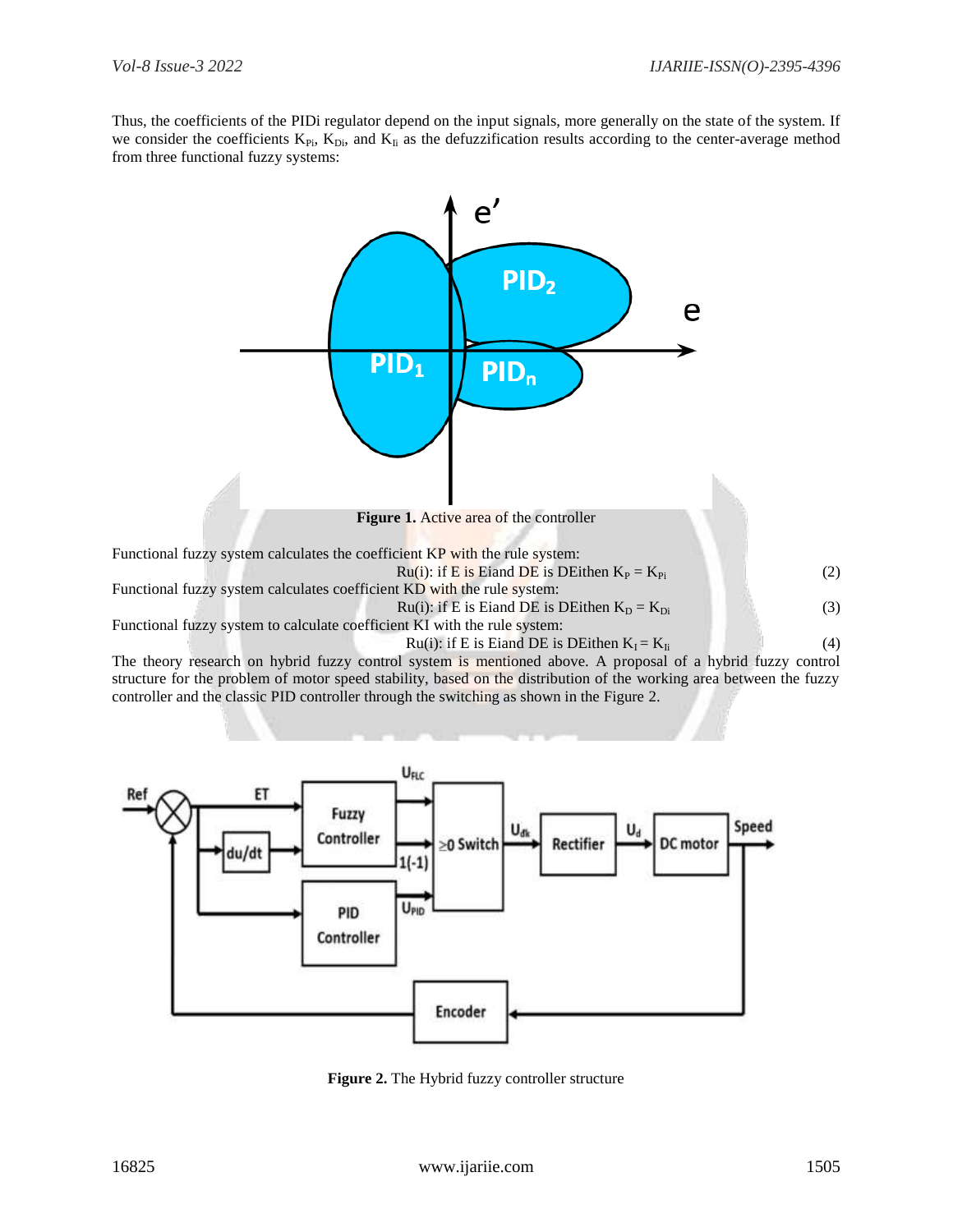# **3. CONCLUSIONS**

In this paper, the author presented an overview of the hybrid fuzzy control system, the design method of the hybrid fuzzy controller and proposed a hybrid fuzzy control structure for the problem of stabilizing the DC motor speed as described which proposed in this paper, in the next study will discuss about the hybrid fuzzy control system for DC motors.

# **4. ACKNOWLEDGEMENT**

This work was supported by Thai Nguyen University of Technology, Vietnam.

# **5. REFERENCES**

[1]. Yesil, E., Guzelkaya, M., & Eksin, I. (2003). Fuzzy PID controllers: An overview. In The Third Triennial ETAI International Conference on Applied Automatic Systems, Skopje, Macedonia (pp. 105-112). ETAI Society of Macedonia.

[2]. Bhushan, B., Jha, N., Devra, S., & Pillai, S. S. (2014, February). Performance analysis of PID and Fuzzy PD+ I controller on nonlinear systems. In 2014 IEEE International Advance Computing Conference (IACC) (pp. 1195- 1200). IEEE.

[3]. Iqbal, S., & Ayyub, M. (2018, September). Improved Performance of Fuzzy Logic Controller to Control Dynamical Systems: A Comparative Study. In 2018 International Conference on Computational and Characterization Techniques in Engineering & Sciences (CCTES) (pp. 122-126). IEEE.

[4]. Mondal, S., Mitra, A., Chowdhury, D., & Chattopadhyay, M. (2015, February). A new approach of sensorless control methodology for achieving ideal characteristics of brushless DC motor using MATLAB/Simulink. In Proceedings of the 2015 Third International Conference on Computer, Communication, Control and Information Technology (C3IT) (pp. 1-4). IEEE.

[5]. Sun, Y. L., & Er, M. J. (2001, September). Hybrid fuzzy control of linear and nonlinear systems. In Proceeding of the 2001 IEEE International Symposium on Intelligent Control (ISIC'01)(Cat. No. 01CH37206) (pp. 303-307). IEEE.

[6]. Bouras, S., Kotronakis, M., Suyama, K., & Tsividis, Y. (1998). Mixed analog-digital fuzzy logic controller with continuous-amplitude fuzzy inferences and defuzzification. IEEE transactions on Fuzzy Systems, 6(2), 205-215.

[6]. Sun, Y. L., & Er, M. J. (2001, September). Hybrid fuzzy control of linear and nonlinear systems. In Proceeding of the 2001 IEEE International Symposium on Intelligent Control (ISIC'01)(Cat. No. 01CH37206) (pp. 303-307). IEEE.

[7]. Jian, L., Yong, K., & Jian, C. (2002, October). A novel fuzzy-repetitive control scheme for inverters. In *Proceedings of the IEEE Internatinal Symposium on Intelligent Control* (pp. 104-109). IEEE.

[8]. Santana Blanco, J. Hybrid Self-Learning Fuzzy PD+ I Control of Unknown SISO Linear and Nonlinear Systems.

[9]. Song, S., Park, J. H., Zhang, B., & Song, X. (2020). Adaptive hybrid fuzzy output feedback control for fractional-order nonlinear systems with time-varying delays and input saturation. *Applied Mathematics and Computation*, *364*, 124662.

[10]. Song, S., Park, J. H., Zhang, B., & Song, X. (2019). Observer-based adaptive hybrid fuzzy resilient control for fractional-order nonlinear systems with time-varying delays and actuator failures. *IEEE Transactions on Fuzzy Systems*, *29*(3), 471-485.